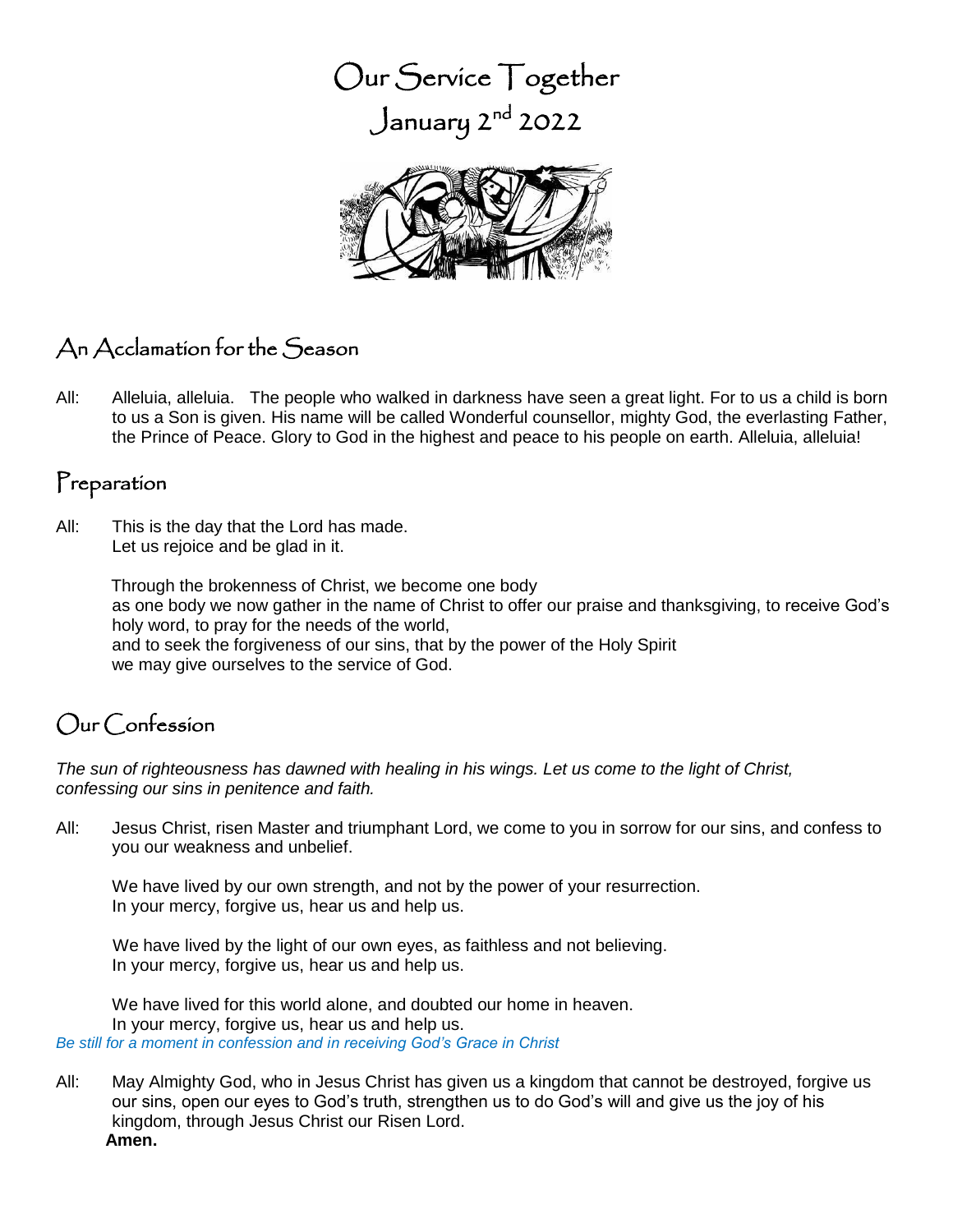## The opening prayer

All: The night has passed, and the day lies open before us; let us pray with one heart and mind.

*Silence is kept.*

All: As we rejoice in the gift of this new day, so may the light of your presence, O God, set our hearts on fire with love for you; now and for ever. Amen.

# The Psalmody Psalm 147.12-20 *We say the psalm aloud*

But the Lord delights in those who fear him, who put their trust in his steadfast love.

Sing praise to the Lord, O Jerusalem; praise your God, O Zion;

For he has strengthened the bars of your gates and has blest your children within you.

He has established peace in your borders and satisfies you with the finest wheat.

He sends forth his command to the earth and his word runs very swiftly.

He gives snow like wool and scatters the hoarfrost like ashes.

He casts down his hailstones like morsels of bread; who can endure his frost?

He sends forth his word and melts them; he blows with his wind and the waters flow.

He declares his word to Jacob, his statutes and judgements to Israel.

Glory to the Father, and to the Son, and to the Holy Spirit, as it was in the beginning, is now and ever shall be, world without end. Amen

### Scripture Reading Ephesians 1.3-14

Blessed be the God and Father of our Lord Jesus Christ, who has blessed us in Christ with every spiritual blessing in the heavenly places, just as he chose us in Christ before the foundation of the world to be holy and blameless before him in love. He destined us for adoption as his children through Jesus Christ, according to the good pleasure of his will, to the praise of his glorious grace that he freely bestowed on us in the Beloved. In him we have redemption through his blood, the forgiveness of our trespasses, according to the riches of his grace 8 that he lavished on us. With all wisdom and in sight he has made known to us the mystery of his will, according to his good pleasure that he set forth in Christ, as a plan for the fullness of time, to gather up all things in him, things in heaven and things on earth. In Christ we have also obtained an inheritance, having been destined according to the purpose of him who accomplishes all things according to his counsel and will, so that we, who were the first to set our hope on Christ, might live for the praise of his glory. In him you also, when you had heard the word of truth, the gospel of your salvation, and had believed in him, were marked with the seal of the promised Holy Spirit; this is the pledge of our inheritance towards redemption as God's own people, to the praise of his glory.

*At the end of the reading we say:*

All: This is the word of the Lord. Thanks be to God.

## Gloria

All: Glory to God in the highest, and peace to his people on earth.

Lord God, heavenly King, almighty God and Father, we worship you, we give you thanks, we praise you for your glory.

Lord Jesus Christ, only Son of the Father, Lord God, Lamb of God, you take away the sin of the world: have mercy on us; you are seated at the right hand of the Father: receive our prayer.

For you alone are the Holy One, you alone are the Lord, you alone are the Most High, Jesus Christ, with the Holy Spirit, in the glory of God the Father. Amen.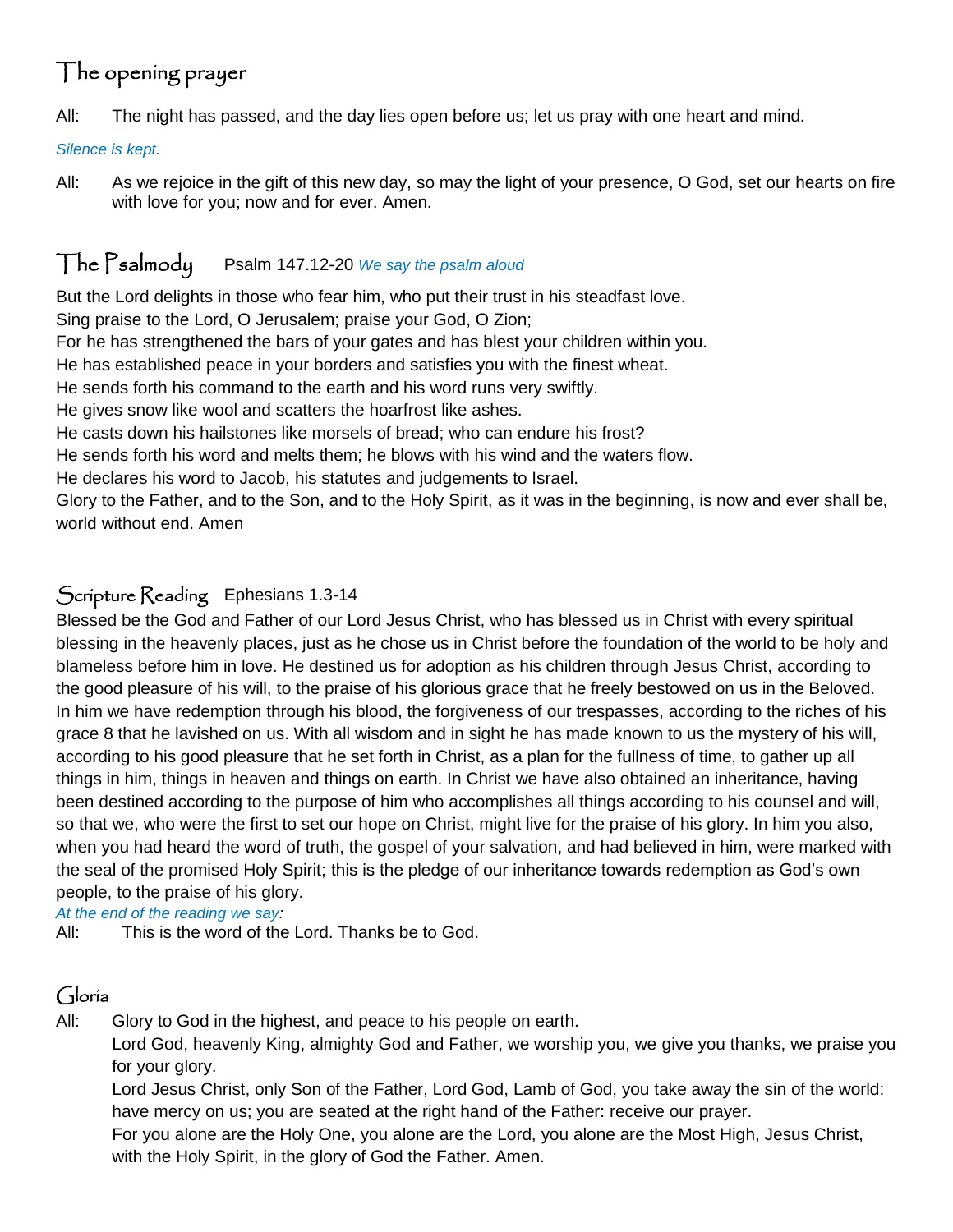#### The Gospel John 1.10-18

**<sup>10</sup>** He was in the world, and the world came into being through him; yet the world did not know him. **<sup>11</sup>** He came to what was his own, and his own people did not accept him. **<sup>12</sup>** But to all who received him, who believed in his name, he gave power to become children of God, **<sup>13</sup>** who were born, not of blood or of the will of the flesh or of the will of man, but of God.

**<sup>14</sup>** And the Word became flesh and lived among us, and we have seen his glory, the glory as of a father's only son, full of grace and truth. **<sup>15</sup>** (John testified to him and cried out, 'This was he of whom I said, "He who comes after me ranks ahead of me because he was before me."') **<sup>16</sup>** From his fullness we have all received, grace upon grace. **<sup>17</sup>** The law indeed was given through Moses; grace and truth came through Jesus Christ. **<sup>18</sup>** No one has ever seen God. It is God the only Son, who is close to the Father's heart, who has made him known. *At the end of the reading we say:*

All: This is the word of the Lord. Thanks be to God.

### A Reflection for the day

I wonder, do you have a Christmas Cactus, we have a couple. They always strike me at odds with the time of year – winter I mean, not Christmas. Things are not supposed to flower in December in the northern hemisphere, this is the fallow time; a time when life is least expected. I am actually OK with the cactus, after all its kept indoors. However, we have a very large bush in the garden which acts as it should in losing all its leaves in the autumn and then, just as it is getting cold and there are no pollinators about it bursts into flower, and sits there hoping for pollination until the spring when the leaves grow again.

Winter is not the season for signs of new life, but at its depth the New Year brings hopes of life and warmth and summer flowers galore.

Supposedly we should be reading Ephesians 1.3-14 in a single breath because, in the Greek it is a single sentence. It is a Christian version of the old Jewish prayer 'blessed be the God who…'. Instead of affirmations about the people of God in the land of promise it is filled with affirmations about the people of God 'in Christ' by the presence and power of the Spirit.

We still find themes of being chosen, rescued form a slavery, God's purpose to bless the world through his people, and the offer, and advance guarantee of an inheritance. This is Israel's story summed up in the Messiah's story and as such made available to those who are 'in him'.

If Ephesian's seeks to put into words what has just sprung into blown, the opening words of John's gospel go further, add more, and more! First century Judaism sought to answer the question 'how would the creator God of the havens act within and for the benefit of that creation?'

The answer was by his wisdom, his word, his law, his Spirit, and his glory. John gives us a meditation on Jesus in these specific categories; it is as if he says 'you were watching and waiting for a certain flower to bloom, and look it did, and it looked like this' – and what a shame it is that so many did not see it and rejected the blossom come forth unexpectedly before them.

But flowers do come 'out of season' they do blossom unexpectedly. It would seem that the knack is to be expectant. It would seem that the people of God are to be expectant of 'new flowers', come by the power of the Spirit to fulfil the purposes of God in the world, through His people.

As we enter a New Year I wonder if we can be expectant people, those who are on the lookout for the new things of the Kingdom, for the blossoms of new life within God's people, and more, I wonder if we might be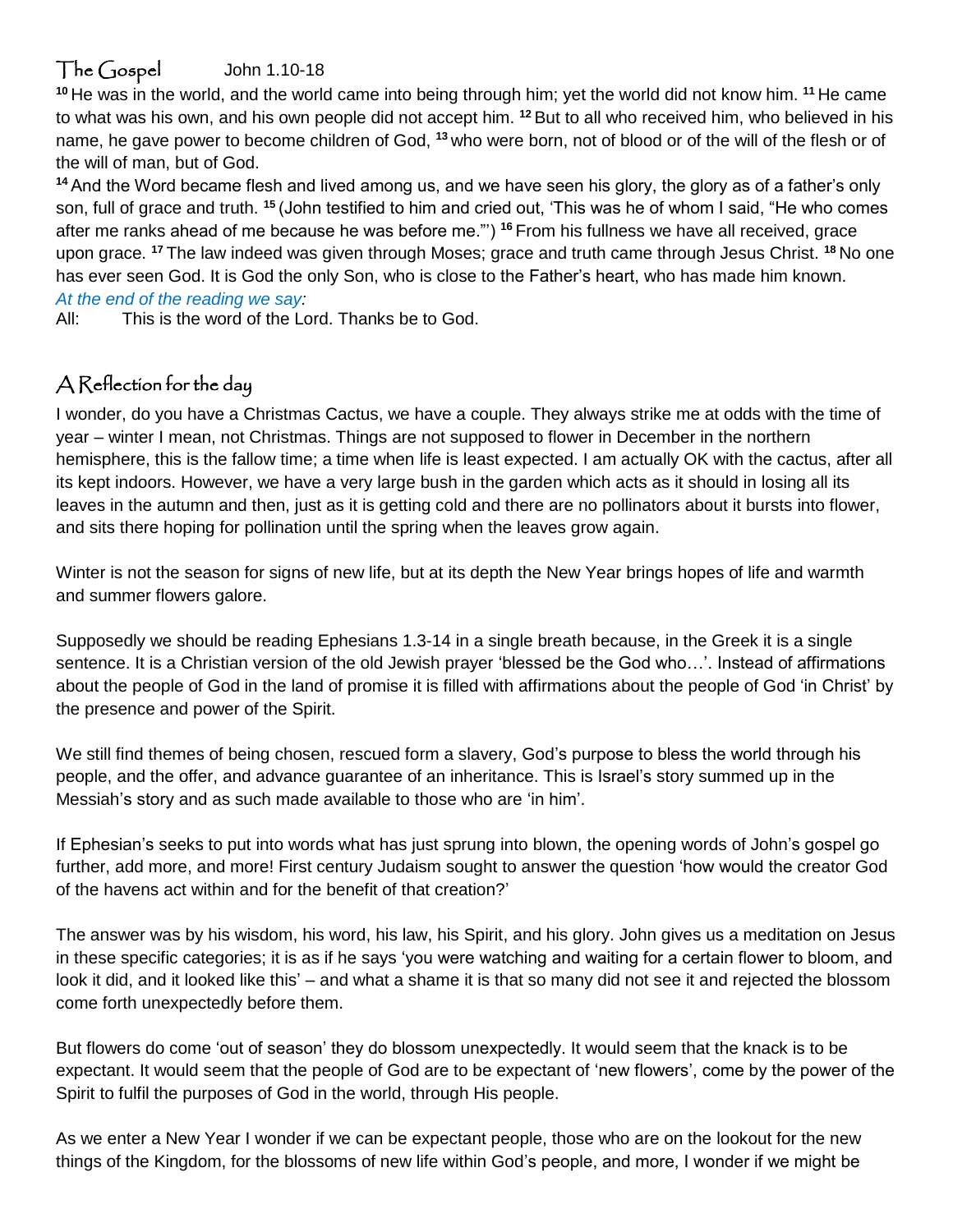those who go to be the new life of God in our communities and nation – which, after all looks a bit dead at the moment and in need of new life!

### The Creed

All: I believe in God, the Father almighty, creator of heaven and earth. I believe in Jesus Christ, his only Son, our Lord, who was conceived by the Holy Spirit, born of the Virgin Mary, suffered under Pontius Pilate, was crucified, died, and was buried; he descended to the dead. On the third day he rose again; he ascended into heaven, he is seated at the right hand of the Father, and he will come to judge the living and the dead.

I believe in the Holy Spirit, the holy catholic Church, the communion of saints, the forgiveness of sins, the resurrection of the body, and the life everlasting. Amen.

#### Prayers *We make our intercessions*

O God of peace, who has taught us that in quietness and confidence shall be our strength; help us, as we come into your presence, to be still and know that you are God.

In the power of the Spirit and in union with Christ let us pray to the Father.

As we start a new year let us open our hearts and minds to receive anew the gift of Jesus into our lives. Let us give thanks that in baptism we started our journey and continue to live in faith. *Lord in your mercy hear our prayer*

Strengthen Bishop Ruth and all laity and clergy who seek to serve you in this diocese. May they be filled with the Spirit and serve you as the first disciples. *Lord in your mercy hear our prayer.*

We Pray for Our Queen, Prime Minister, and all World leaders, that they may have the Spirit of wisdom to lead us through difficult times. *Lord in your mercy hear our prayer.* 

We pray for our legal system – those who make our laws that they may have wisdom, and those who enforce them that they may have compassion. *Lord in your mercy hear our prayer.*

We pray for the hungry and starving, that the available food may be used for the benefit of all. *Lord in your mercy hear our prayer.*

We pray for our families, friends, and neighbours that we may serve Christ in one another and seek the common good. *Lord in your mercy hear our prayer.*

We pray for our schools, the children, teachers, and support staff as they return to the classroom next week. *Lord in your mercy hear our prayer.*

We pray for the sick, suffering and dying ........... and we give thanks and pray for those who use their skill and risk their lives to care for them.